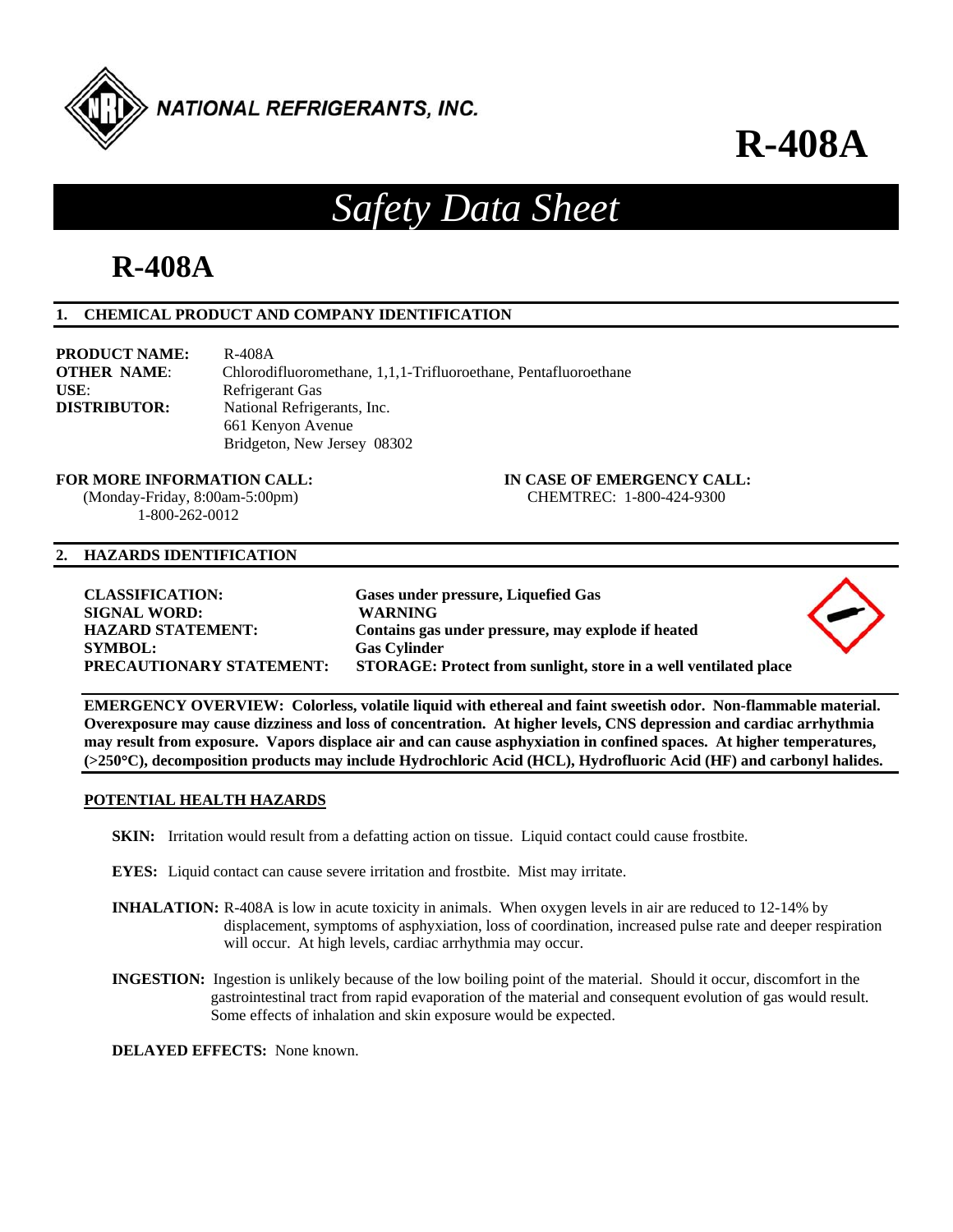

# **3. COMPOSITION / INFORMATION ON INGREDIENTS**

| <b>INGREDIENT NAME</b>           | <b>CAS NUMBER</b> | WEIGHT % |
|----------------------------------|-------------------|----------|
| Chlorodifluoromethane (HCFC-22)  | 75-45-6           | 47       |
| 1,1,1-Trifluoroethane (HFC-143a) | 420-46-2          | 46       |
| Pentafluoroethane (HFC-125)      | 354-33-6          |          |

#### **COMMON NAME and SYNONYMS**

R-408A; HCFC-408A

There are no impurities or stabilizers that contribute to the classification of the material identified in Section 2

#### **4. FIRST AID MEASURES**

- **SKIN:** Promptly flush skin with water until all chemical is removed. If there is evidence of frostbite, bathe (do not rub) with lukewarm (not hot) water. If water is not available, cover with a clean, soft cloth or similar covering. Get medical attention if symptoms persist.
- **EYES:** Immediately flush eyes with large amounts of water for at least 15 minutes (in case of frostbite water should be lukewarm, not hot) lifting eyelids occasionally to facilitate irrigation. Get medical attention if symptoms persist.
- **INHALATION:** Immediately remove to fresh air. If breathing has stopped, give artificial respiration. Use oxygen as required, provided a qualified operator is available. Get medical attention. Do not give epinephrine (adrenaline).
- **INGESTION:** Ingestion is unlikely because of the physical properties and is not expected to be hazardous. Do not induce vomiting unless instructed to do so by a physician.
- **ADVICE TO PHYSICIAN:** Because of the possible disturbances of cardiac rhythm, catecholamine drugs, such as epinephrine, should be used with special caution and only in situations of emergency life support. Treatment of overexposure should be directed at the control of symptoms and the clinical conditions.

# **5. FIRE FIGHTING MEASURES**

#### **FLAMMABLE PROPERTIES**

**FLASH POINT:** Gas, not applicable per DOT regulations **FLASH POINT METHOD:** Not applicable **AUTOIGNITION TEMPERATURE: <750°C UPPER FLAME LIMIT (volume % in air):** None\* **LOWER FLAME LIMIT (volume % in air):** None\* \*Based on ASHRAE Standard 34 with match ignition **FLAME PROPAGATION RATE (solids):** Not applicable **OSHA FLAMMABILITY CLASS:** Not applicable

# **EXTINGUISHING MEDIA:**

Use any standard agent – choose the one most appropriate for type of surrounding fire (material itself is not flammable)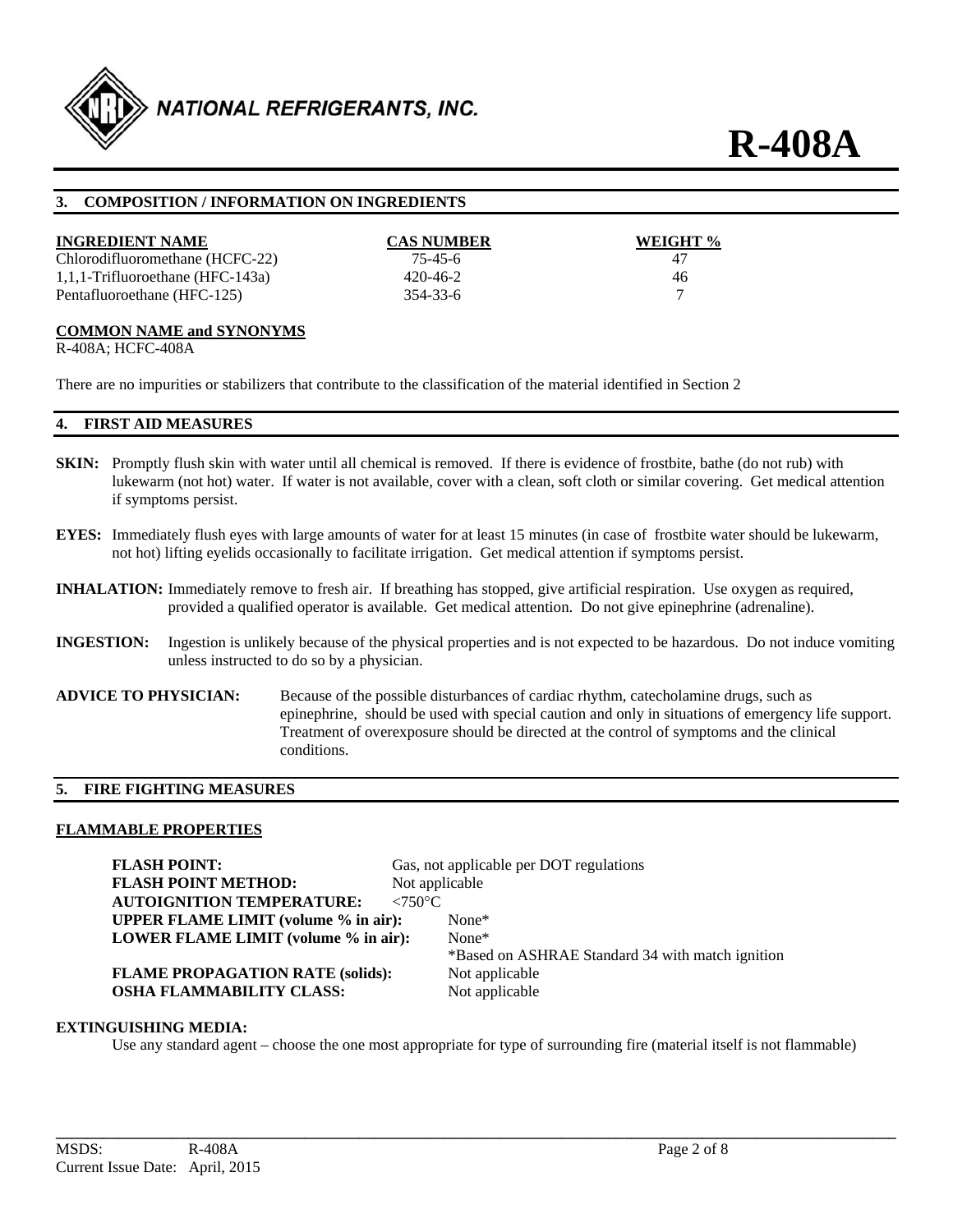

# **UNUSUAL FIRE AND EXPLOSION HAZARDS:**

 R-408A is not flammable at ambient temperatures and atmospheric pressure. However, this material will become combustible when mixed with air under pressure and exposed to strong ignition sources. Contact with certain reactive metals may result in formation of explosive or exothermic reactions under specific conditions (e.g. very high temperatures and/or appropriate pressures).

# **SPECIAL FIRE FIGHTING PRECAUTIONS/INSTRUCTIONS**:

 Firefighters should wear self-contained, NIOSH-approved breathing apparatus for protection against possible toxic decomposition products. Proper eye and skin protection should be provided. Use water spray to keep fire-exposed containers cool.

#### **6. ACCIDENTAL RELEASE MEASURES**

**IN CASE OF SPILL OR OTHER RELEASE:** (Always wear recommended personal protective equipment.) Evacuate unprotected personnel. Product dissipates upon release. Protected personnel should remove ignition sources and shut off leak, if without risk, and provide ventilation. Unprotected personnel should not return to the affected area until air has been tested and determined safe, including low-lying areas.

#### **Spills and releases may have to be reported to Federal and/or local authorities. See Section 15 regarding reporting requirements.**

#### **7. HANDLING AND STORAGE**

**NORMAL HANDLING:** (Always wear recommended personal protective equipment.) Avoid breathing vapors and liquid contact with eyes, skin or clothing. Do not puncture or drop cylinders, expose them to open flame or excessive heat. Use authorized cylinders only. Follow standard safety precautions for handling and use of compressed gas cylinders.

R-408A should not be mixed with air above atmospheric pressure for leak testing or any other purpose.

#### **STORAGE RECOMMENDATIONS:**

 Store in a cool, well-ventilated area of low fire risk and out of direct sunlight. Protect cylinder and its fittings from physical damage. Storage in subsurface locations should be avoided. Close valve tightly after use and when empty.

#### **INCOMPATIBILITIES:**

Freshly abraded aluminum surfaces at specific temperatures and pressures may cause a strong exothermic reaction. Chemically reactive metals: potassium, calcium, powdered aluminum, magnesium, and zinc.

# **8. EXPOSURE CONTROLS / PERSONAL PROTECTION**

#### **ENGINEERING CONTROLS:**

 Provide local ventilation at filling zones and areas where leakage is probable. Mechanical (general) ventilation may be adequate for other operating and storage areas.

# **PERSONAL PROTECTIVE EQUIPMENT**

### **SKIN PROTECTION:**

 Skin contact with refrigerant may cause frostbite. General work clothing and gloves (leather) should provide adequate protection. If prolonged contact with the liquid or gas is anticipated, insulated gloves constructed of PVA, neoprene or butyl rubber should be used. Any contaminated clothing should be promptly removed and washed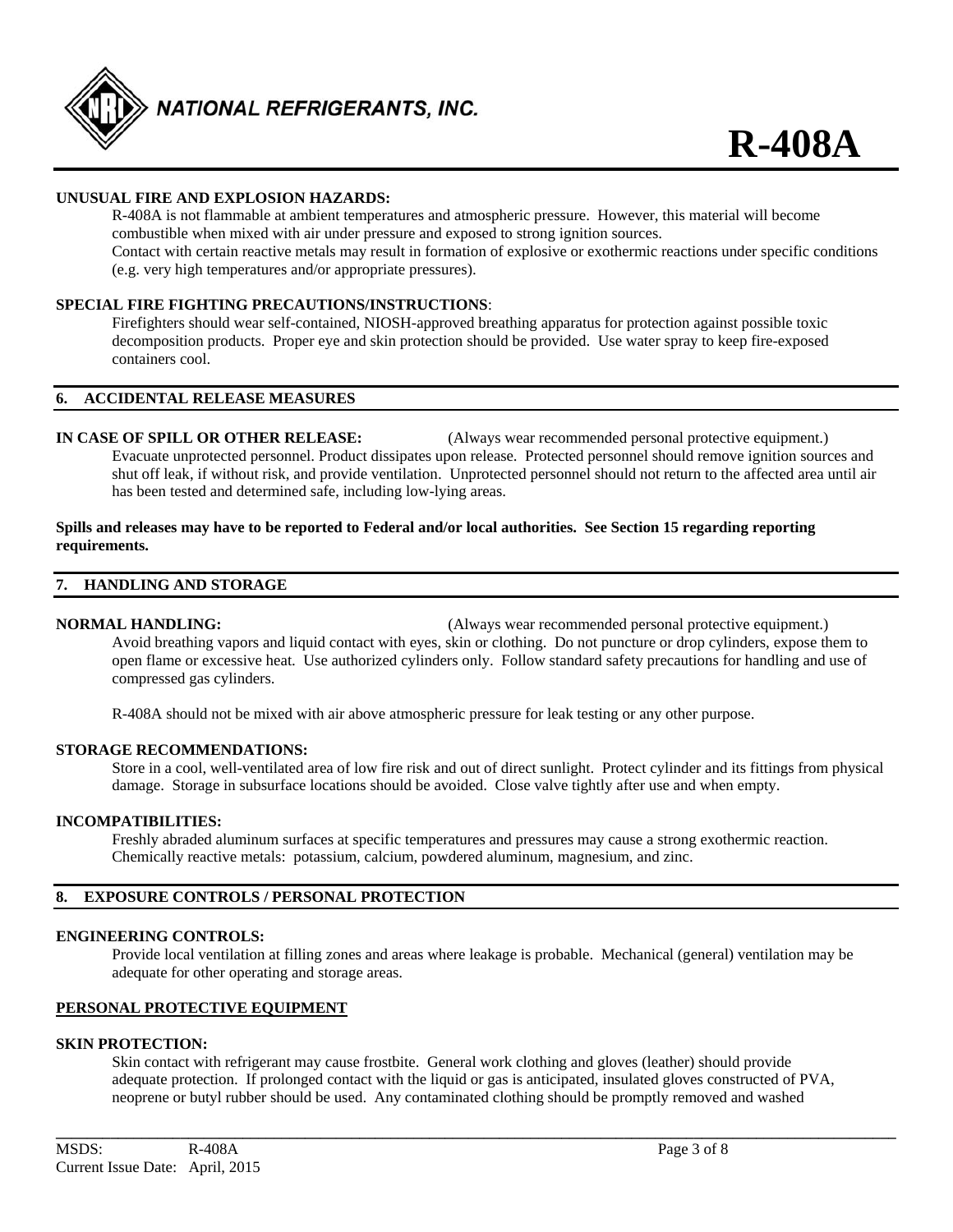

before reuse.

# **EYE PROTECTION:**

 For normal conditions, wear safety glasses. Where there is reasonable probability of liquid contact, wear chemical safety goggles.

# **RESPIRATORY PROTECTION:**

 None generally required for adequately ventilated work situations. For accidental release or non-ventilated situations, or release into confined space, where the concentration may be above the PEL of 1,000 ppm, use a self-contained, NIOSH approved breathing apparatus or supplied air respirator. For escape: use the former or a NIOSH-approved gas mask with organic vapor canister.

# **ADDITIONAL RECOMMENDATIONS:**

 Where contact with liquid is likely, such as in a spill or leak, impervious boots and clothing should be worn. High dose-level warning signs are recommended for areas of principle exposure. Provide eyewash stations and quick-drench shower facilities at convenient locations. For tank cleaning operations, see OSHA regulations, 29 CFR 1910.132 and 29 CFR 1910.133.

#### **EXPOSURE GUIDELINES**

| <b>INGREDIENT NAME</b> | <b>ACGIH TLV</b>       | <b>OSHA PEL</b>        | <b>OTHER LIMIT</b>      |
|------------------------|------------------------|------------------------|-------------------------|
| Chlorodifluoromethane  | $1000$ ppm TWA $(8hr)$ | $1000$ ppm TWA $(8hr)$ | None                    |
| Pentafluoroethane      | None                   | None                   | $*1000$ ppm TWA $(8hr)$ |
| 1,1,1-Trifluoroethane  | None                   | None                   | $*1000$ ppm TWA $(8hr)$ |

**\_\_\_\_\_\_\_\_\_\_\_\_\_\_\_\_\_\_\_\_\_\_\_\_\_\_\_\_\_\_\_\_\_\_\_\_\_\_\_\_\_\_\_\_\_\_\_\_\_\_\_\_\_\_\_\_\_\_\_\_\_\_\_\_\_\_\_\_\_\_\_\_\_\_\_\_\_\_\_\_\_\_\_\_\_\_\_\_\_\_\_\_\_\_\_\_\_\_\_\_\_\_\_\_\_\_\_\_** 

\* = Workplace Environmental Exposure Level (AIHA)

**OTHER EXPOSURE LIMITS FOR POTENTIAL DECOMPOSITION PRODUCTS:**  Hydrogen Fluoride: ACGIH TLV: 2 ppm ceiling, 0.5ppm TLV-TWA

#### **9. PHYSICAL AND CHEMICAL PROPERTIES**

| <b>APPEARANCE:</b><br><b>PHYSICAL STATE:</b><br><b>MOLECULAR WEIGHT:</b><br><b>CHEMICAL FORMULA:</b> | Clear, colorless liquid and vapor<br>Gas at ambient temperatures<br>87.7<br>$CHCIF2CH3CF3$ , $CHF2CF3$ |
|------------------------------------------------------------------------------------------------------|--------------------------------------------------------------------------------------------------------|
| <b>ODOR:</b>                                                                                         | Faint ethereal odor                                                                                    |
| <b>SPECIFIC GRAVITY</b> (water $= 1.0$ ):                                                            | 1.06 @ 21.1 °C (70 °F)                                                                                 |
| <b>SOLUBILITY IN WATER (weight %):</b>                                                               | Unknown                                                                                                |
| $pH$ :                                                                                               | Neutral                                                                                                |
| <b>BOILING POINT:</b>                                                                                | $-44\degree C$ (-47.0 $\degree F$ )                                                                    |
| <b>FREEZING POINT:</b>                                                                               | Not determined                                                                                         |
| <b>VAPOR PRESSURE:</b>                                                                               | 139.3 psia @ 70°F                                                                                      |
|                                                                                                      | 332.2 psia @ 130°F                                                                                     |
| <b>VAPOR DENSITY</b> (air $= 1.0$ ):                                                                 | 3.25                                                                                                   |
| <b>EVAPORATION RATE:</b>                                                                             | $>1$ COMPARED TO: CC1 <sub>4</sub> = 1                                                                 |
| % VOLATILES:                                                                                         | 100                                                                                                    |
| <b>ODOR THRESHHOLD:</b>                                                                              | Not established                                                                                        |
| <b>FLAMMABILITY:</b>                                                                                 | Not applicable                                                                                         |
| <b>LEL/UEL:</b>                                                                                      | None/None                                                                                              |
| <b>RELATIVE DENSITY:</b>                                                                             | 1.06 g/cm <sup>3</sup> at 21.1 °C                                                                      |
| <b>PARTITION COEFF</b> (n-octanol/water)                                                             | Not applicable                                                                                         |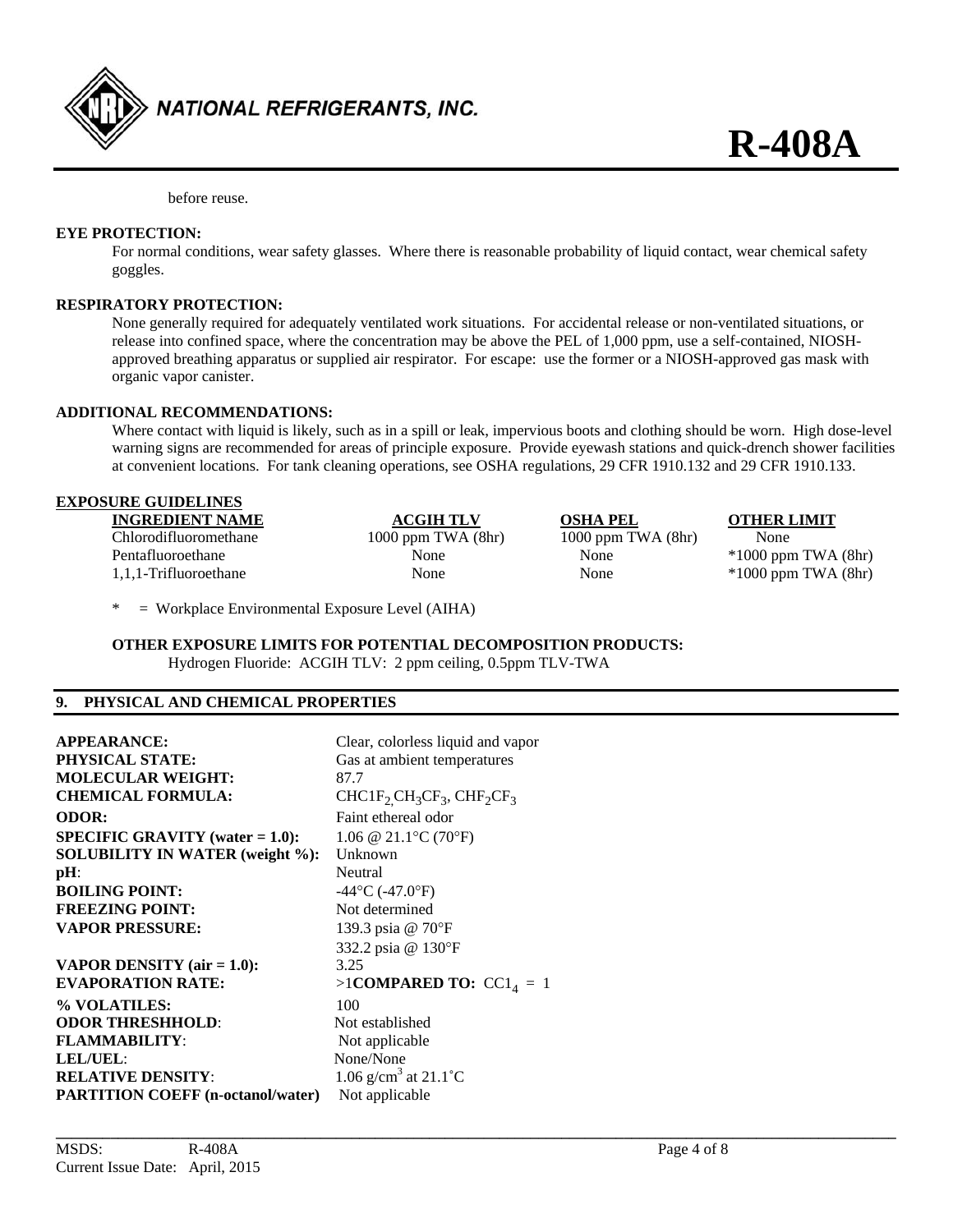

**R-408A**

# **AUTO IGNITION TEMP**: >750˚C **DECOMPOSITION TEMPERATURE**: >250˚C **VISCOSITY:** Not applicable **FLASH POINT:** Not applicable

(Flash point method and additional flammability data are found in Section 5.)

# **10. STABILITY AND REACTIVITY**

# **NORMALLY STABLE? (CONDITIONS TO AVOID):**

The product is stable.

 Do not mix with oxygen or air above atmospheric pressure. Any source of high temperature, such as lighted cigarettes, flames, hot spots or welding may yield toxic and/or corrosive decomposition products.

# **INCOMPATIBILITIES:**

 (Under specific conditions: e.g. very high temperatures and/or appropriate pressures) – Freshly abraded aluminum surfaces (may cause strong exothermic reaction). Chemically active metals: potassium, calcium, powdered aluminum, magnesium and zinc.

# **HAZARDOUS DECOMPOSITION PRODUCTS:**

Halogens, halogen acids and possibly carbonyl halides.

# **HAZARDOUS POLYMERIZATION:**

Will not occur.

# **11. TOXICOLOGICAL INFORMATION**

#### **IMMEDIATE (ACUTE) EFFECTS:**

| $HCFC-22$ : | LC <sub>50</sub> : Inhalation 4 hr. (rat) - > 250,000 ppm / Cardiac Sensitization threshold (dog) > 50,000 ppm |  |
|-------------|----------------------------------------------------------------------------------------------------------------|--|
| HFC-143a:   | $LC_{50}$ : Inhalation 4 hr. (rat) - > 540,000 ppm / Cardiac Sensitization threshold (dog) > 250,000 ppm       |  |
| $HFC-125:$  | LC <sub>50</sub> : Inhalation 4 hr. (rat) - > 800,000 ppm / Cardiac Sensitization threshold (dog) 75,000 ppm   |  |

#### **DELAYED (SUBCHRONIC AND CHRONIC) EFFECTS:**

| $HCFC-22$ : | Subchronic NOEL $(rat) - 10,000$ ppm                 |
|-------------|------------------------------------------------------|
| $HFC-125$ : | Teratogenic NOEL (rat and rabbit) $-50,000$ ppm      |
|             | Subchronic inhalation (rat) NOEL - $\geq$ 50,000 ppm |
|             | Chronic NOEL $-10,000$ ppm                           |
| HFC-143a:   | Teratogenic NOEL (rat and rabbit) $-50,000$ ppm      |
|             | Subchronic inhalation (rat) NOEL - $\geq$ 50,000 ppm |

#### **REPEATED DOSE TOXICITY:**

Lifetime inhalation exposure of male rats was associated with a small increase in salivary gland fibrosarcomas.

#### **OTHER DATA:**

 Lifetime exposure of male rats to HCFC-22 was associated with a small increase in salivary gland fibrosarcomas HFC-125, HFC-134a: Not active in four genetic studies HFC-143a: Not active in two genetic studies

# **FURTHER INFORMATION**:

Acute effects of rapid evaporation of the liquid may cause frostbite. Vapors are heavier than air and can displace oxygen causing difficulty breathing or suffocation. May cause cardiac arrhythmia.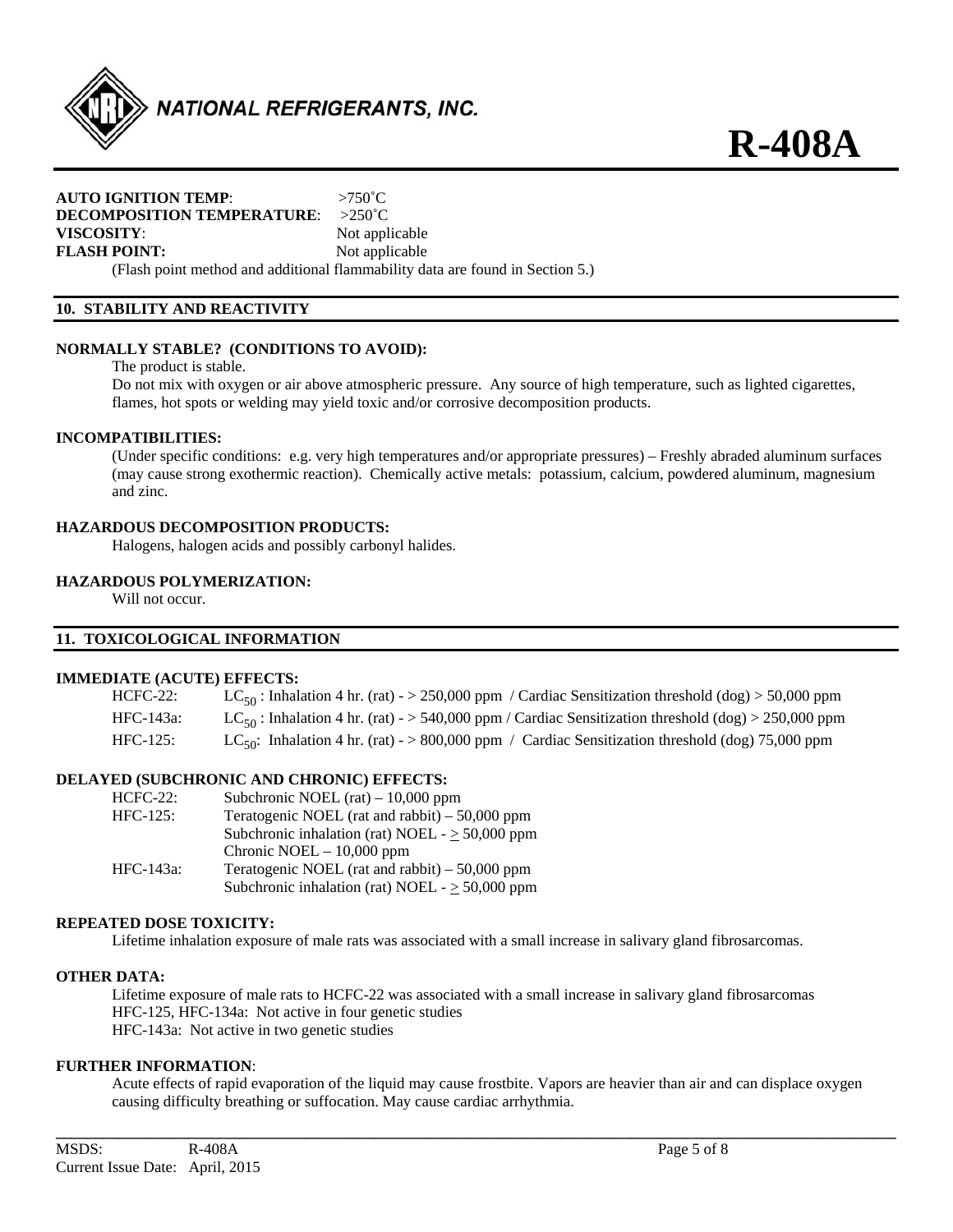

# **POTENTIAL HEALTH HAZARDS**

- **SKIN:** Irritation would result from a defatting action on tissue. Liquid contact could cause frostbite.
- **EYES:** Liquid contact can cause severe irritation and frostbite. Mist may irritate.
- **INHALATION:** R-408A is low in acute toxicity in animals. When oxygen levels in air are reduced to 12-14% by displacement, symptoms of asphyxiation, loss of coordination, increased pulse rate and deeper respiration will occur. At high levels, cardiac arrhythmia may occur.
- **INGESTION:** Ingestion is unlikely because of the low boiling point of the material. Should it occur, discomfort in the gastrointestinal tract from rapid evaporation of the material and consequent evolution of gas would result. Some effects of inhalation and skin exposure would be expected.

**DELAYED EFFECTS:** None known.

**Ingredients found on one of the OSHA designated carcinogen lists are listed below.** 

#### **INGREDIENT NAME NTP STATUS IARC STATUS OSHA LIST**

No ingredients listed in this section

#### **12. ECOLOGICAL INFORMATION**

**Degradability (BOD):** R-408A is a gas at room temperature; therefore, it is unlikely to remain in water. **Octanol Water Partition Coefficient:** See Section 9

#### **13. DISPOSAL CONSIDERATIONS**

#### **RCRA**

**Is the unused product a RCRA hazardous waste if discarded?** Not a hazardous waste. **If yes, the RCRA ID number is:** Not applicable.

**R-408A**

# **OTHER DISPOSAL CONSIDERATIONS:**

 Disposal must comply with federal, state, and local disposal or discharge laws. R-408A is subject to U.S. Environmental Protection Agency Clean Air Act Regulations Section 608 in 40 CFR Part 82 regarding refrigerant recycling.

The information offered here is for the product as shipped. Use and/or alterations to the product such as mixing with other materials may significantly change the characteristics of the material and alter the RCRA classification and the proper disposal method.

# **14. TRANSPORT INFORMATION**

| US DOT ID NUMBER:                             | UN3163                                                                                   |
|-----------------------------------------------|------------------------------------------------------------------------------------------|
| US DOT PROPER SHIPPING NAME:                  | Liquefied gas, n.o.s., (Chlorodifluoromethane, 1,1,1-Trifluoroethane, Pentafluoroethane) |
| US DOT HAZARD CLASS:<br>US DOT PACKING GROUP: | Not applicable                                                                           |

**\_\_\_\_\_\_\_\_\_\_\_\_\_\_\_\_\_\_\_\_\_\_\_\_\_\_\_\_\_\_\_\_\_\_\_\_\_\_\_\_\_\_\_\_\_\_\_\_\_\_\_\_\_\_\_\_\_\_\_\_\_\_\_\_\_\_\_\_\_\_\_\_\_\_\_\_\_\_\_\_\_\_\_\_\_\_\_\_\_\_\_\_\_\_\_\_\_\_\_\_\_\_\_\_\_\_\_\_** 

For additional information on shipping regulations affecting this material, contact the information number found in Section 1.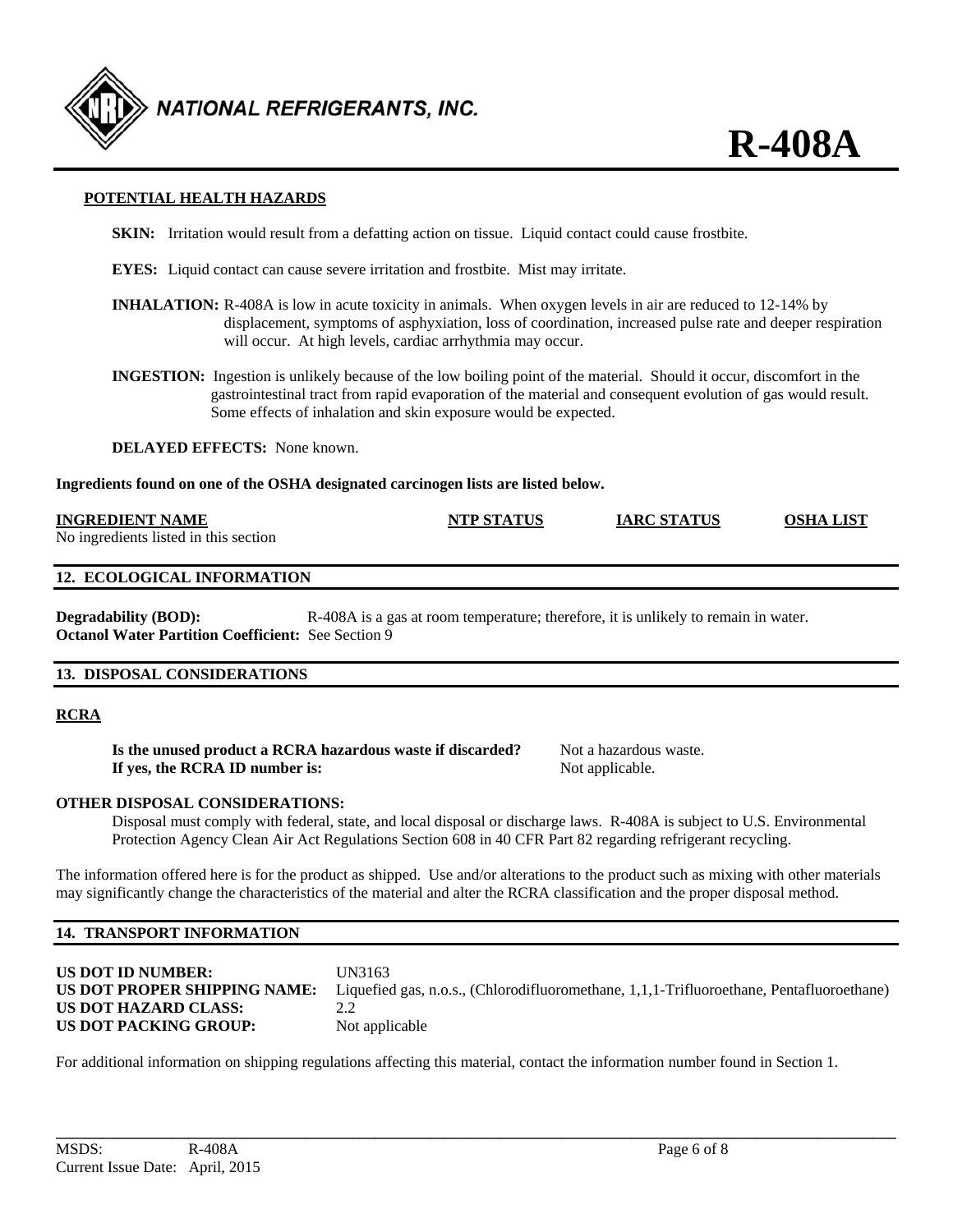

# **15. REGULATORY INFORMATION**

# **TOXIC SUBSTANCES CONTROL ACT (TSCA)**

**TSCA INVENTORY STATUS:** Components listed on the TSCA inventory **OTHER TSCA ISSUES:** Subject to Section 12(b) export notification. May contain 0-10 ppm Ethane, 2-chloro-1,1,1-trifluoro, CAS# 75-88-7

#### **SARA TITLE III / CERCLA**

"Reportable Quantities" (RQs) and/or "Threshold Planning Quantities" (TPQs) exist for the following ingredients.

#### **INGREDIENT NAME SARA / CERCLA RQ (lb.) SARA EHS TPQ (lb.)**

No ingredients listed in this section

**Spills or releases resulting in the loss of any ingredient at or above its RQ requires immediate notification to the National Response Center [(800) 424-8802] and to your Local Emergency Planning Committee.** 

**SECTION 311 HAZARD CLASS:** IMMEDIATE PRESSURE

#### **SARA 313 TOXIC CHEMICALS:**

The following ingredients are SARA 313 "Toxic Chemicals". CAS numbers and weight percents are found in Section 2.

#### **INGREDIENT NAME COMMENT**

No ingredients listed in this section

# **STATE RIGHT-TO-KNOW**

In addition to the ingredients found in Section 2, the following are listed for state right-to-know purposes.

#### **INGREDIENT NAME WEIGHT % COMMENT**

No ingredients listed in this section

#### **ADDITIONAL REGULATORY INFORMATION:**

R-408A is subject to U.S. Environmental Protection Agency Clean Air Act Regulations at 40 CFR Part 82.

**WARNING: Do not vent** to the atmosphere. To comply with provisions of the U.S. Clean Air Act, any residual must be recovered. **Contains R-22,** a HCFC substance which harms public health and the environment by destroying ozone in the upper atmosphere. Destruction of the ozone layer can lead to increased ultraviolet radiation which, with excess exposure to sunlight, can lead to an increase in skin cancer and eye cataracts. **Contains Pentafluoroethane (HFC-125) and 1,1,1-Trifluoroethane (HFC-143a)**, greenhouse gases which may contribute to global warming.

#### **WHMIS CLASSIFICATION (CANADA):**

 This product has been evaluated in accordance with the hazard criteria of the CPR and the MSDS contains all the information required by the CPR.

**\_\_\_\_\_\_\_\_\_\_\_\_\_\_\_\_\_\_\_\_\_\_\_\_\_\_\_\_\_\_\_\_\_\_\_\_\_\_\_\_\_\_\_\_\_\_\_\_\_\_\_\_\_\_\_\_\_\_\_\_\_\_\_\_\_\_\_\_\_\_\_\_\_\_\_\_\_\_\_\_\_\_\_\_\_\_\_\_\_\_\_\_\_\_\_\_\_\_\_\_\_\_\_\_\_\_\_\_** 

# **FOREIGN INVENTORY STATUS:**

EU – EINECS # 2008719 – HCFC-22 # 2069965 – HFC-143a # 2065578 – HFC-125